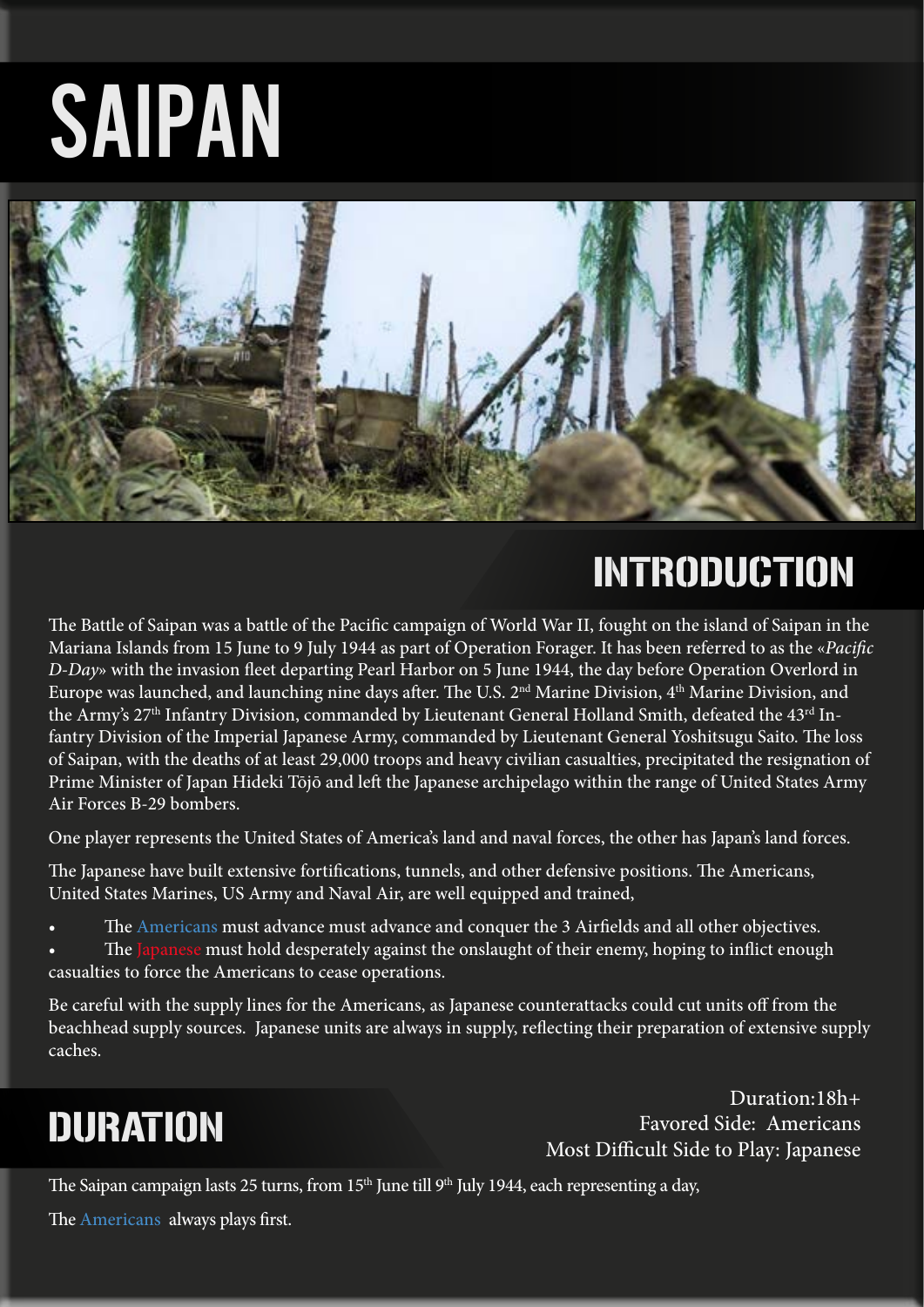



The American forces include United States Marines Corps (2<sup>nd</sup> and 4<sup>th</sup> Divisions), United States Army (27<sup>th</sup> Division) and United States Navy units.

The Japanese forces include Japanese Army and Japanese Navy Land (equivalent of Marines) **units.** 

### MAPBOARD

The map represents the entire island of Saipan, and "landing areas" where USA land units arrive.

Naval Air and Fire Support icons and units are placed in two "Off Map"Boxes representing the US Navy fleet offshore supporting the invasion.

There are objectives on the main map that yield Victory Points

**AIR STACKING**: in this scenario it is limited to 4 points of stacking in all regions except off-map boxes, where it is unlimited. Most air units have a 1 point stacking value (the Naval Fire support units are classified as 'air' units for purpose of movement and action but are wortth 0 stacking points).

VICTORY \*\*\*\*\*

#### **IMMEDIATE VICTORY**

The Americain player wins if he captures all airfields, villages, tunnels and the The "Central Redoubt" around Mt. Tapochau (4 regions)

The Japanese player wins if a preset level of Victory Points is reach, those VP being earned when US Marine units are eliminated in combat. He also wins automatically if his opponent does not control all the regions of Airfield#1 by the end of Turn 8.

Otherwise, the player with the most Victory Points at the end of the scenario wins the game.

#### **BONUS VP**

Many regions and structures give VP when captured, and may cause loss of VP if lost. All of those are shown by the VP stars on map and in the region navigator. *Right click on any owned region and examine the "Regions" tab and the "Structures" tab to see locations that award VP.*

Elimination of any US Armor or Mobile Infantry costs USA -2VP each. Elimination of and Japanese Armor or Mobile Infantry gives  $USA +1VP$  each.

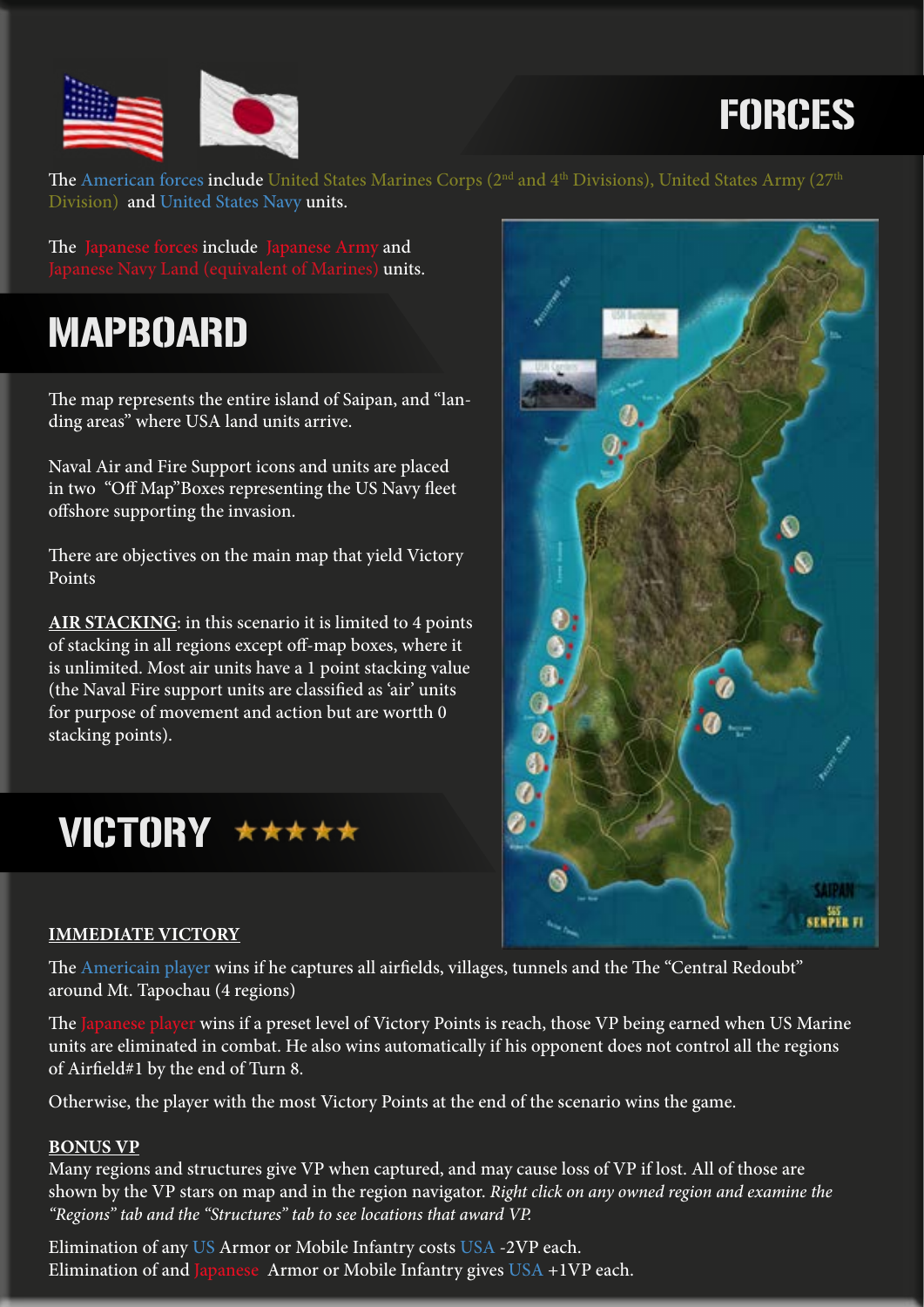### REINFORCEMENTS

### **AMERICANS**

[Turn 1] June 15, 1944  $4<sup>th</sup>$  Marine Division : 23<sup>rd</sup>, 24<sup>th</sup>, 25<sup>th</sup> Regiments each with 3 Infantry battailons, 14<sup>th</sup> Artillery regiment with 4 battalions, 708th Amphibian Tank Battalion (Army)

 $2<sup>nd</sup>$  Marine Division:  $2<sup>nd</sup>$ , 6<sup>th</sup>, 8<sup>th</sup> Regiments each with 3 Infantry battailons, 10<sup>th</sup> Artillery regiment with 4 battalions.

[Turn 2] June 16, 1944  $27<sup>th</sup> US Army Infantry Division: 105<sup>th</sup>, 106<sup>th</sup>, 165<sup>th</sup> Infantry Regiments each with 3 Infantry battailons,$  $104<sup>th</sup>$ ,  $105<sup>th</sup>$ ,  $106<sup>th</sup>$  and  $249<sup>th</sup>$  Field Artillery battailons,  $762<sup>nd</sup>$  and  $766<sup>th</sup>$  Tank Battalions

[Turn 3] June 17, 1944 Card Option only: 3 companies of USMC armor

#### **JAPAN**

At Start: Thirty-first Army, Defenses of Saipan (Lt. Gen. Yoshitsugu Saitō) with essentially the 43<sup>rd</sup> Division and the 47<sup>th</sup> Independent Mixed Brigade, plus miscellaneous support units

No reinforcements in this scenario, but cards allow for the rebuild of some previously destroyed units.

# SPECIAL RULES

#### WEATHER

At the time of this scenario some storms may occur in this part of the Pacific Ocean. This is handled via the play of cards or events. Bad weather will usually 'ground' all air forces and limit the movement ability of land forces.

REPLACEMENTS USA receives 1 replacement every turn, beginning Turn 2. Japan receives 1 replacement every turn, beginning Turn 2.

Additional replacements and constructions for both sides are handled by cards.

#### **CARDS**

One card is drawn each turn in this game, and players may keep up to 7 of them in hands.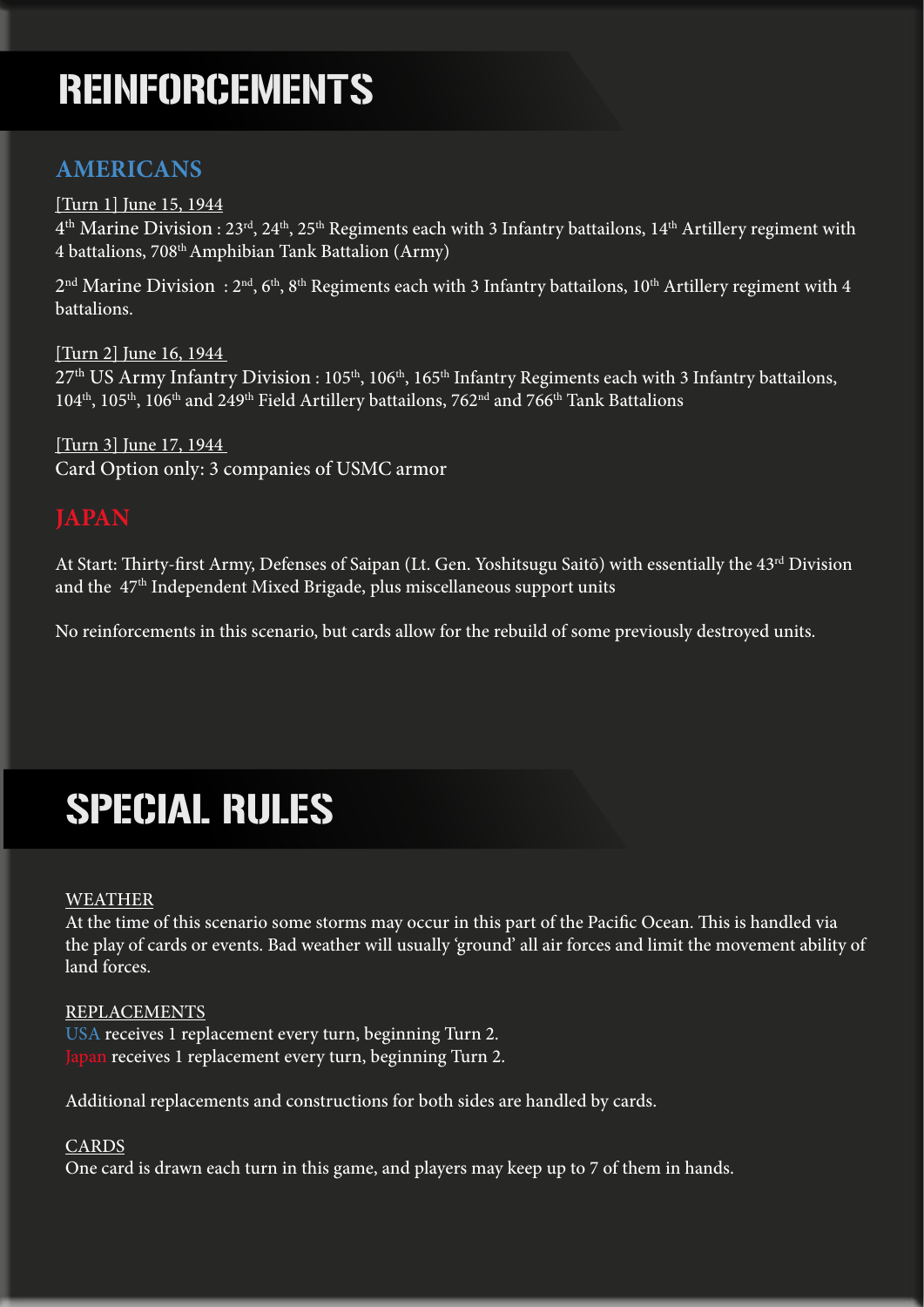# SPECIAL RULES

SUPPLY SOURCES Supply affects American units only. Their supply sources ( the landing beaches) are identified by the supply icon.

BREAKTHROUGHS In this game, no breakthrough are possible, unless Tanks are present.

#### START OPTIONS

The game offers to both side an array of different starting options, each at a cost in victory points.





The other side will not be aware of your choice, thereby creating new situations at each start of the game.

- The Americans may stay with the historical setup, request more Air Support, request more tanks, or offer the 27th Division to land at an alternative location.
- The Japanese may choose to stay with the Historical setup, or to relocate some forces to sites closer to the Historical Landing area in the South, receive a small number of air units, or ask for more replacements.

All those options and gambles are yours to discover. The game's event and cards allow full replay ability thanks to the numerous various situations that they create.

#### FOG OF WAR

Both sides benefit from a partial fog of war, i.e. the player cannot see what an enemy stack contains (only a flag is displayed on those that are nearby to friendly units) until they enter in battle with those.

NO ARMOR TERRAIN Several regions do not allow Armor units to enter. There are indicated by display of the "No Armor" icon.